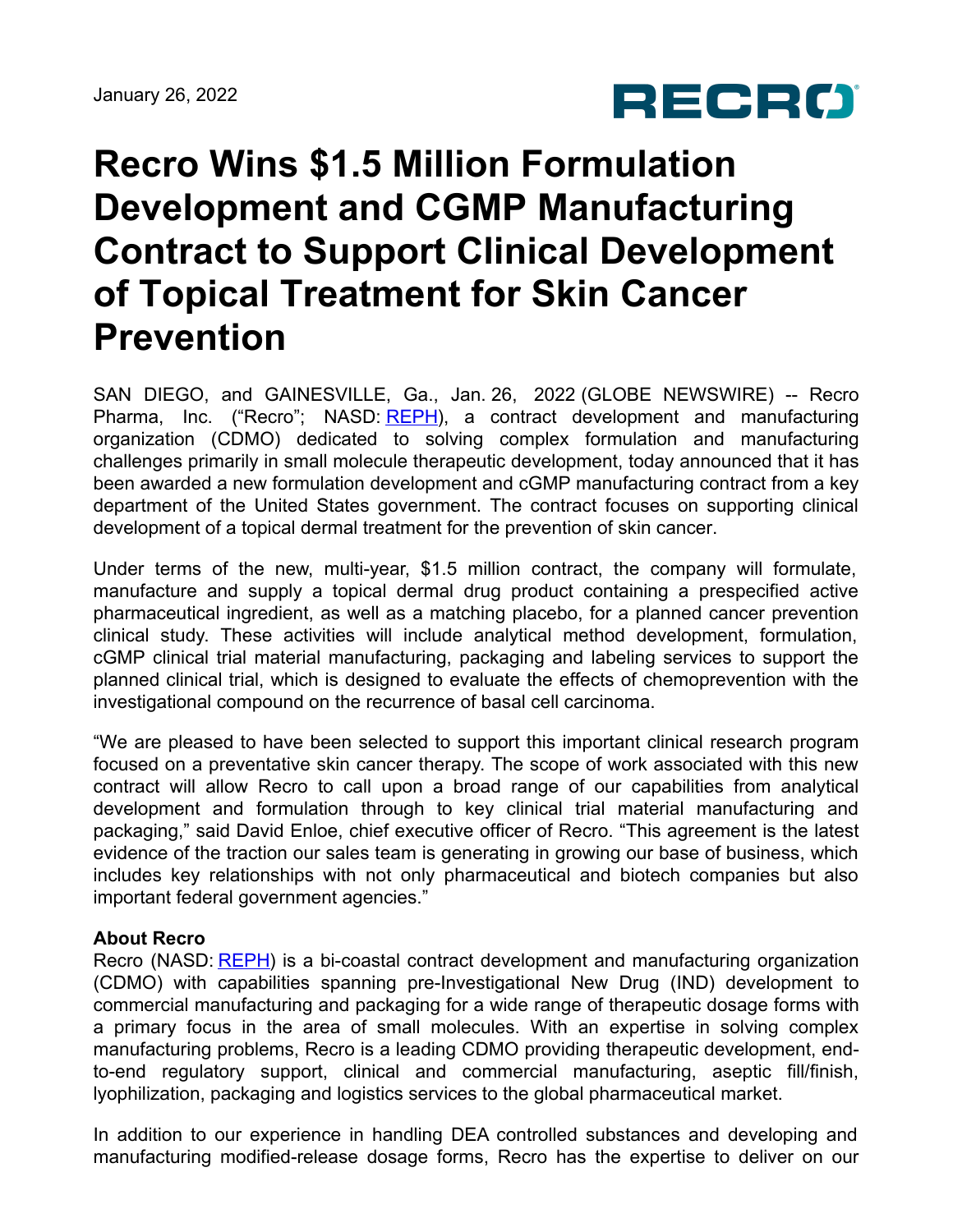clients' pharmaceutical development and manufacturing projects, regardless of complexity level. We do all of this in our best-in-class facilities, which total 145,000 square feet, in Gainesville, Georgia and San Diego, California.

For more information about Recro's CDMO solutions, visit[recrocdmo.com](https://www.globenewswire.com/Tracker?data=0dvUXMAkZ6g8OcgJBV693v5Mb3b78qc1SmjFWe1zYJgp15vdGTOzYookDFpJHP2FK1_l7R5w_ME_KnZkiYVl-Bcqo6vXpW_7I0vAxKmzJeI=).

## **Forward-Looking Statements**

This press release includes forward-looking statements within the meaning of Section 27A of the Securities Act of 1933 and Section 21E of the Securities Exchange Act of 1934. These statements, among other things, the Company's expectations regarding the completion of the proposed public offering, the Company's use of proceeds from the proposed offering, and other statements. The words "anticipate", "believe", "could", "estimate", "upcoming", "expect", "intend", "may", "plan", "predict", "project", "will" and similar terms and phrases may be used to identify forward-looking statements in this press release. Our operations involve risks and uncertainties, many of which are outside our control, and any one of which, or a combination of which, could materially affect our results of operations and whether the forward-looking statements ultimately prove to be correct. Factors that could cause the company's actual outcomes to differ materially from those expressed in or underlying these forward-looking statements include risks and uncertainties associated with the ongoing economic and social consequences of the COVID-19 pandemic, including any adverse impact on the customer ordering patterns or inventory rebalancing or disruption in raw materials or supply chain; demand for the company's services, which depends in part on customers' research and development and the clinical plans and market success of their products; customers' changing inventory requirements and manufacturing plans; customers and prospective customers decisions to move forward with the company's manufacturing services; the average profitability, or mix, of the products the company manufactures; the company's ability to enhance existing or introduce new services in a timely manner; fluctuations in the costs, availability, and suitability of the components of the products the company manufactures, including active pharmaceutical ingredients, excipients, purchased components and raw materials, or the company's customers facing increasing or new competition. These forward-looking statements should be considered together with the risks and uncertainties that may affect our business and future results presented herein along with those risks and uncertainties discussed in our filings with the Securities and Exchange Commission at www.sec.gov. These forward-looking statements are based on information currently available to us, and we assume no obligation to update any forward-looking statements except as required by applicable law.

Contacts: Stephanie Diaz (Investors) Vida Strategic Partners 415-675-7401 sdiaz@vidasp.com Tim Brons (Media) Vida Strategic Partners 415-675-7402 tbrons@vidasp.com Ryan D. Lake (CFO)